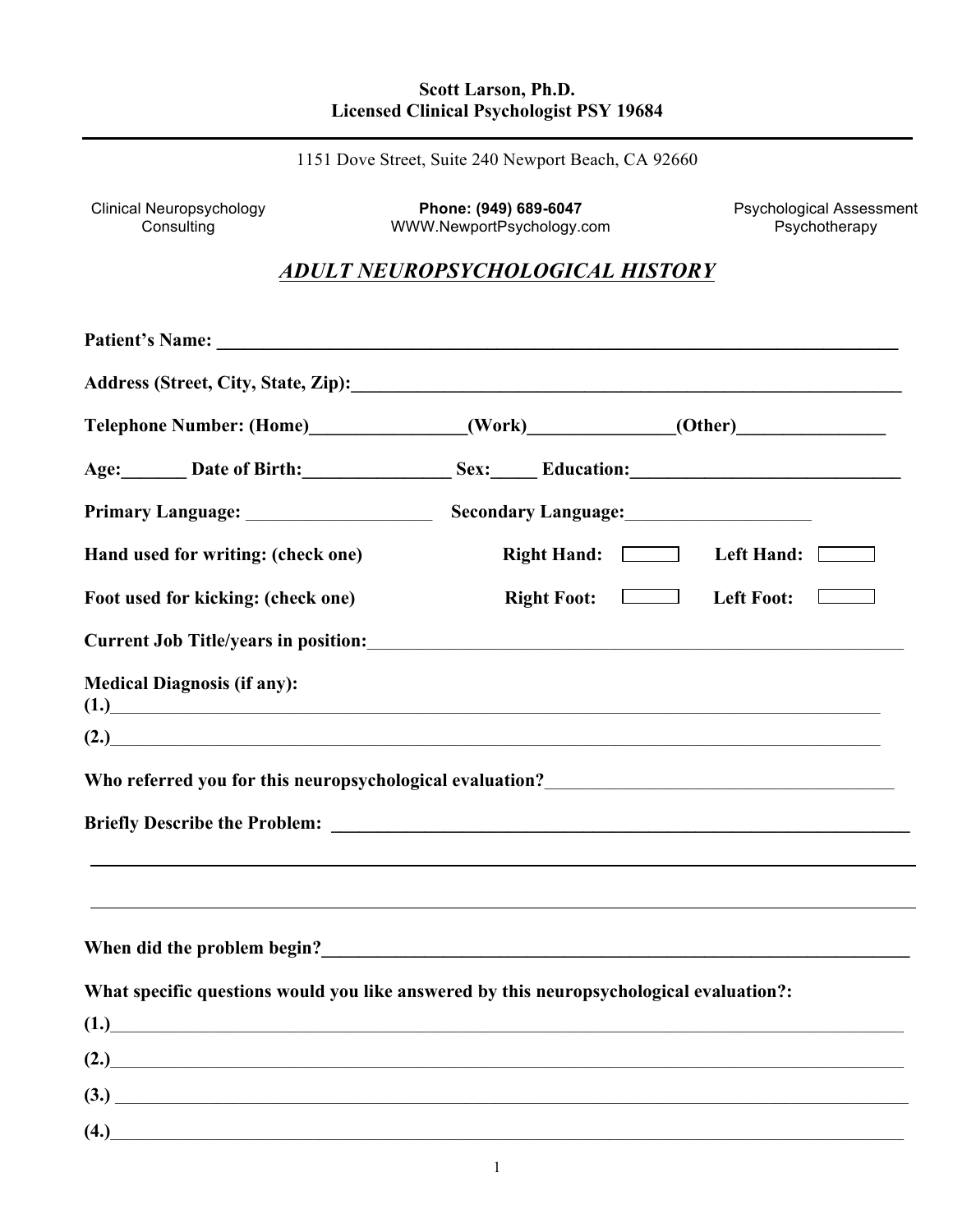# **SYMPTOM SURVEY**

**For each symptom that applies, place a check mark on the line. Add any helpful comments next to the line.**

# **1.) PROBLEM SOLVING** Date of Onset

| Difficulty figuring out how to do new things                          |  |
|-----------------------------------------------------------------------|--|
| Difficulty planning ahead                                             |  |
| Difficulty figuring out problems that most other people can do        |  |
| Difficulty thinking as quickly as needed                              |  |
| Difficulty doing things in the right order (sequence problems)        |  |
| Difficulty verbally describing the steps involved in doing something  |  |
| Difficulty changing a plan or activity in a reasonable amount of time |  |
| Difficulty completing an activity in a reasonable amount of time      |  |
| Difficulty doing more than one this at a time                         |  |
| Difficulty switching from one activity to another activity            |  |
| <b>Easily frustrated</b>                                              |  |
| Other problem solving difficulties:                                   |  |
|                                                                       |  |

# **2.) SPEECH, LANGUAGE, AND MATH SKILLS**

| Difficulty finding the right word to say                              |  |
|-----------------------------------------------------------------------|--|
| Difficulty understanding what others are saying                       |  |
| <b>Unable to speak</b>                                                |  |
| Difficulty staying with one idea                                      |  |
| Difficulty writing letters or words (not due to motor problems)       |  |
| <b>Slurred Speech</b>                                                 |  |
| Odd or unusual speech sound                                           |  |
| Difficulty with math (e.g., checkbook balancing, making change, etc.) |  |
| Difficulty understanding what I read                                  |  |
| <b>Difficulty speaking</b>                                            |  |
| Other speech, language, or math problems:                             |  |
|                                                                       |  |

# **3.) NONVERBAL SKILLS**

| Difficulty telling right from left                           |  |
|--------------------------------------------------------------|--|
| Difficulty doing things I should automatically be able to do |  |
| (e.g., brushing teeth, etc.)                                 |  |
| Problem drawing or copying                                   |  |
| Difficulty dressing (not due to physical difficulty)         |  |
| Problems finding my way around places I've been to before    |  |
| Difficulty recognizing objects or people                     |  |
| Parts of my body do not seem as if they belong to me         |  |
| Unaware of time (e.g., time of day, season, year)            |  |
| Slow reaction to time                                        |  |
| Other nonverbal problems:                                    |  |
|                                                              |  |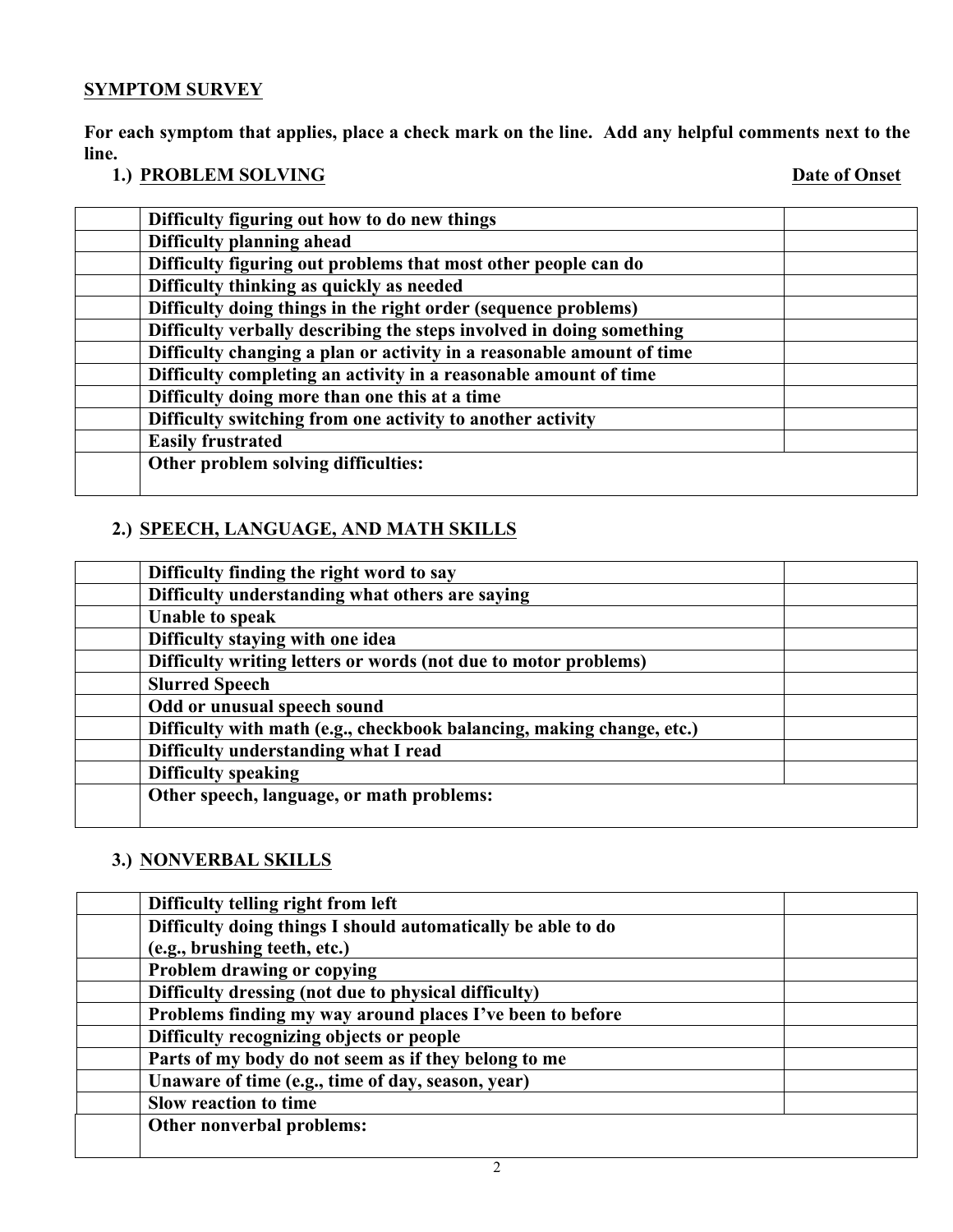# **SYMPTOM SURVEY (continued)**

# **4.) CONCENTRATION AND AWARENESS** Date of Onset

| <b>Highly distractible</b>                 |  |
|--------------------------------------------|--|
| Lose my train of thought easily            |  |
| Become easily confused and disoriented     |  |
| <b>Blackout spells (fainting)</b>          |  |
| My mind goes blank                         |  |
| Aura (strange feelings)                    |  |
| Don't feel very alert or aware of things   |  |
| Other concentration or awareness problems: |  |
|                                            |  |

# **5.) MEMORY**

| Forgetting where I leave things (e.g., keys, gloves, etc.)          |  |
|---------------------------------------------------------------------|--|
| <b>Forgetting names</b>                                             |  |
| Forgetting what I should be doing                                   |  |
| Forgetting where I am or where I am going                           |  |
| Forgetting events that happened quite recently (e.g., my last meal) |  |
| Need someone to give me a hint so I can remember things             |  |
| Relying more and more on notes to remember how to do things         |  |
| Forgetting how to do things, but I can remember facts               |  |
| Forgetting faces of people I know (when they are not present)       |  |
| <b>Frequently forgetting appointments</b>                           |  |
| Other memory problems:                                              |  |
|                                                                     |  |

## **6.) MOTOR AND COORDINATION Check the side this occurs on:**

|                                         | <b>Right side</b> | Left side | <b>Both Sides</b> Date of Onset |
|-----------------------------------------|-------------------|-----------|---------------------------------|
| Fine motor control problems             |                   |           |                                 |
| (e.g., using a pencil, key, etc.)       |                   |           |                                 |
| Weakness on one side of my body         |                   |           |                                 |
| Difficulty holding onto things          |                   |           |                                 |
| <b>Tremor or shakiness</b>              |                   |           |                                 |
| <b>Muscle tick or strange movements</b> |                   |           |                                 |
| My writing is very small                |                   |           |                                 |
| My writing is very large                |                   |           |                                 |
| Walking more slowly than other people   |                   |           |                                 |
| <b>Feeling stiff</b>                    |                   |           |                                 |
| <b>Balance problems</b>                 |                   |           |                                 |
| <b>Difficulty starting to move</b>      |                   |           |                                 |
| <b>Jerky muscles</b>                    |                   |           |                                 |
| <b>Muscles tire quickly</b>             |                   |           |                                 |
| Often bumping into things               |                   |           |                                 |
| Other motor or coordination problems:   |                   |           |                                 |
|                                         |                   |           |                                 |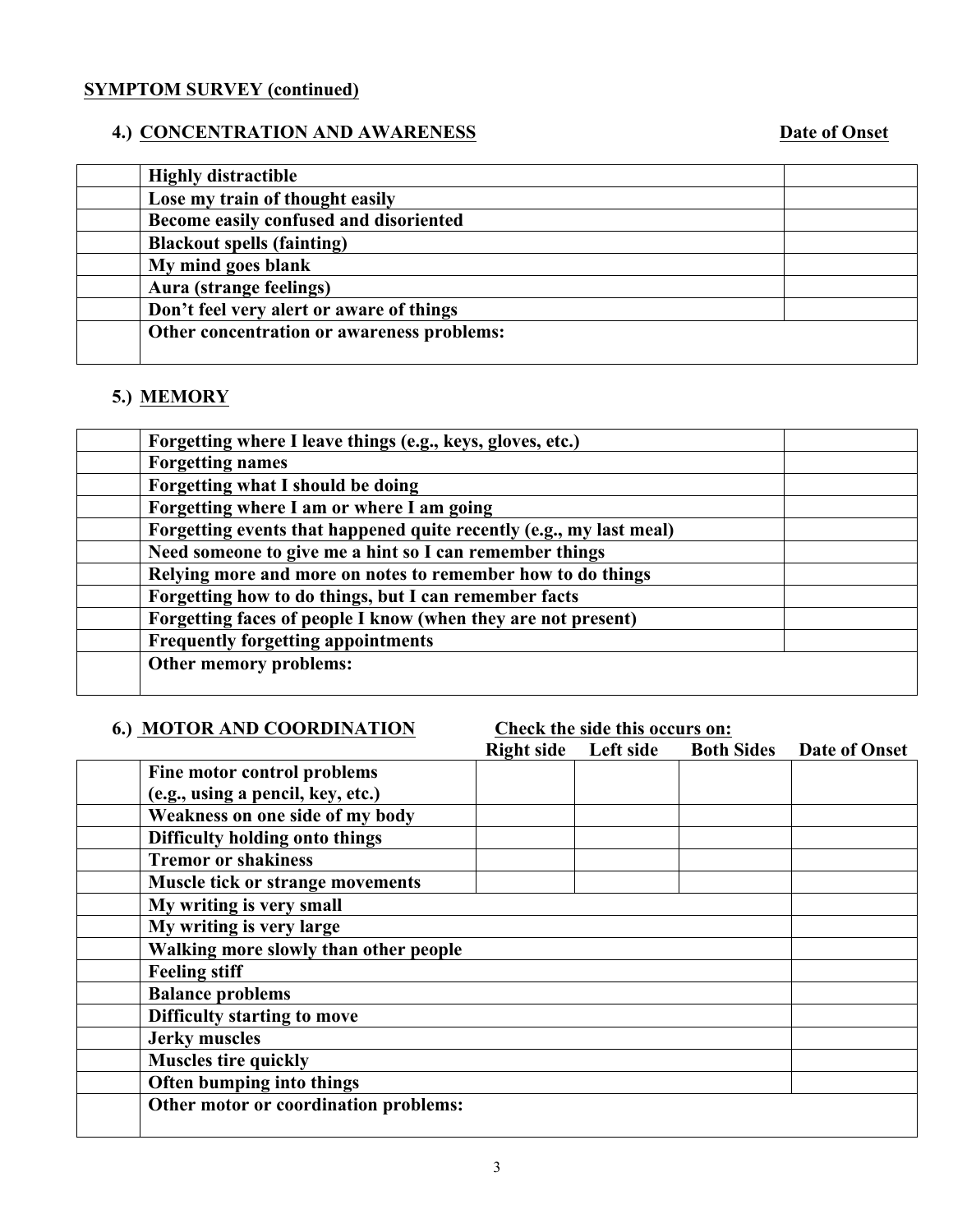#### **SYMPTOM SURVEY (continued)**

# **7.) SENSORY Check the side this occurs on: Right side Left side Both Sides Date of Onset Loss of feeling or numbness Tingling or strange skin sensations Difficulty telling hot from cold Problems seeing on one side Blurred vision Blank spots in vision Brief periods of blindness See "stars" or flashes of light Double vision Difficulty looking quickly from one object to another object Need to squint or move closer to see clearly Losing hearing Ringing in my ears or hearing strange sounds Difficulty tasting food Difficulty smelling Smelling strange odors Other sensory problems:**

### **8.) PHYSICAL**

| <b>Headaches</b>                    |  |
|-------------------------------------|--|
| <b>Dizziness</b>                    |  |
| <b>Nausea or vomiting</b>           |  |
| <b>Urinary incontinence</b>         |  |
| Loss of bowel control               |  |
| <b>Excessive tiredness</b>          |  |
| <b>Sensitivity to bright lights</b> |  |
| <b>Sensitivity to loud noises</b>   |  |
| Other physical problems:            |  |

# **9.) BEHAVIORAL/MOOD Check all that apply to you in the past 6 months**

| <b>Rate How Severe</b> |  |
|------------------------|--|
|------------------------|--|

|                           |                                             | <b>Mild</b> | Moderate | <b>Severe</b> | Date of Onset |
|---------------------------|---------------------------------------------|-------------|----------|---------------|---------------|
|                           | <b>Sadness or depression</b>                |             |          |               |               |
|                           | <b>Anxiety or nervousness</b>               |             |          |               |               |
| <b>Stress</b>             |                                             |             |          |               |               |
| <b>Sleeping problems:</b> |                                             |             |          |               |               |
|                           | (Falling Asleep Staying Asleep )            |             |          |               |               |
|                           |                                             |             |          |               |               |
|                           | Become more angry easily                    |             |          |               |               |
|                           | Euphoria (feeling on top of the world)      |             |          |               |               |
|                           | Much more emotional (e.g., cry more easily) |             |          |               |               |
|                           | Feel as if I just don't care anymore        |             |          |               |               |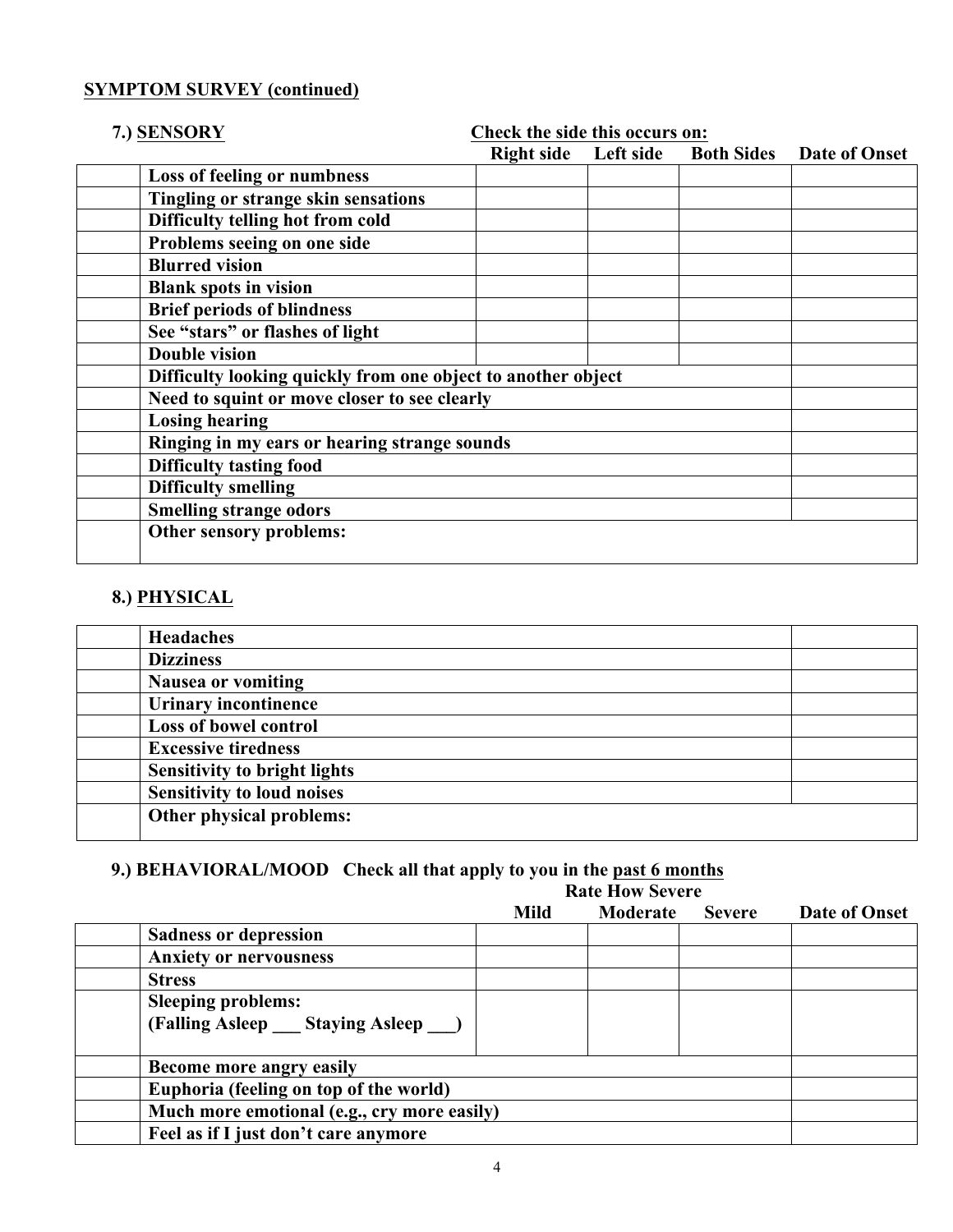# **SYMPTOM SURVEY (continued)**

# **10.) BEHAVIORAL/MOOD (Continued) Check all that apply to you in the past 6 months**

|         | Doing things automatically (without awareness)                                                                     |       |        |           |       |            |
|---------|--------------------------------------------------------------------------------------------------------------------|-------|--------|-----------|-------|------------|
|         | Less inhibited (to do things I would not do before)                                                                |       |        |           |       |            |
|         | <b>Difficulty being spontaneous</b>                                                                                |       |        |           |       |            |
|         | Change in eating habits:                                                                                           |       |        |           |       |            |
|         | Change in interest in sex:                                                                                         |       |        |           |       |            |
|         | <b>Loss of energy</b>                                                                                              |       |        |           |       |            |
|         | <b>Increase of energy</b>                                                                                          |       |        |           |       |            |
|         | Experiencing nightmares on a daily/weekly basis                                                                    |       |        |           |       |            |
|         | <b>Loss of sexual desire</b>                                                                                       |       |        |           |       |            |
|         | Increase in weight<br>Loss of weight                                                                               |       |        |           |       |            |
|         |                                                                                                                    |       |        |           |       |            |
|         | Lack of interest in pleasurable activities                                                                         |       |        |           |       |            |
|         | <b>Increase in irritability</b>                                                                                    |       |        |           |       |            |
|         | <b>Increase in aggression</b>                                                                                      |       |        |           |       |            |
|         | Other recent changes in behavior or personality:                                                                   |       |        |           |       |            |
|         |                                                                                                                    |       |        |           |       |            |
|         |                                                                                                                    |       |        |           |       |            |
|         |                                                                                                                    |       |        |           |       |            |
|         | Please answer the questions below, rating yourself on each of the criteria shown using                             | Never | Rarely | Sometimes | Often | Very Often |
|         | the scale on the right side of the page. As you answer each question, place an X in the                            |       |        |           |       |            |
|         | box that best describes how you have felt and conducted yourself over the past 6                                   |       |        |           |       |            |
| months. |                                                                                                                    |       |        |           |       |            |
|         |                                                                                                                    |       |        |           |       |            |
|         | How often do you have trouble wrapping up the final details of a project, once the                                 |       |        |           |       |            |
| 1.      | challenging parts have been done?                                                                                  |       |        |           |       |            |
|         |                                                                                                                    |       |        |           |       |            |
| 2.      | How often do you have difficulty getting things in order when you have to do a<br>task that requires organization? |       |        |           |       |            |
|         |                                                                                                                    |       |        |           |       |            |
| 3.      | How often do you have problems remembering appointments or obligations?                                            |       |        |           |       |            |
|         |                                                                                                                    |       |        |           |       |            |
| 4.      | When you have a task that requires a lot of thought, how often do you avoid or                                     |       |        |           |       |            |
|         | delay getting started?                                                                                             |       |        |           |       |            |
| 5.      | How often do you fidget or squirm with your hands or feet when you have to sit                                     |       |        |           |       |            |
|         | down for a long time?                                                                                              |       |        |           |       |            |
| 6.      | How often do you feel overly active and compelled to do things, like you were                                      |       |        |           |       |            |
|         | driven by a motor?                                                                                                 |       |        |           |       |            |
|         | How often do you make careless mistakes when you have to work on a boring or                                       |       |        |           |       |            |
| 7.      | difficult project?                                                                                                 |       |        |           |       |            |
|         | How often do you have difficulty keeping your attention when you are doing                                         |       |        |           |       |            |
| 8.      | boring or repetitive work?                                                                                         |       |        |           |       |            |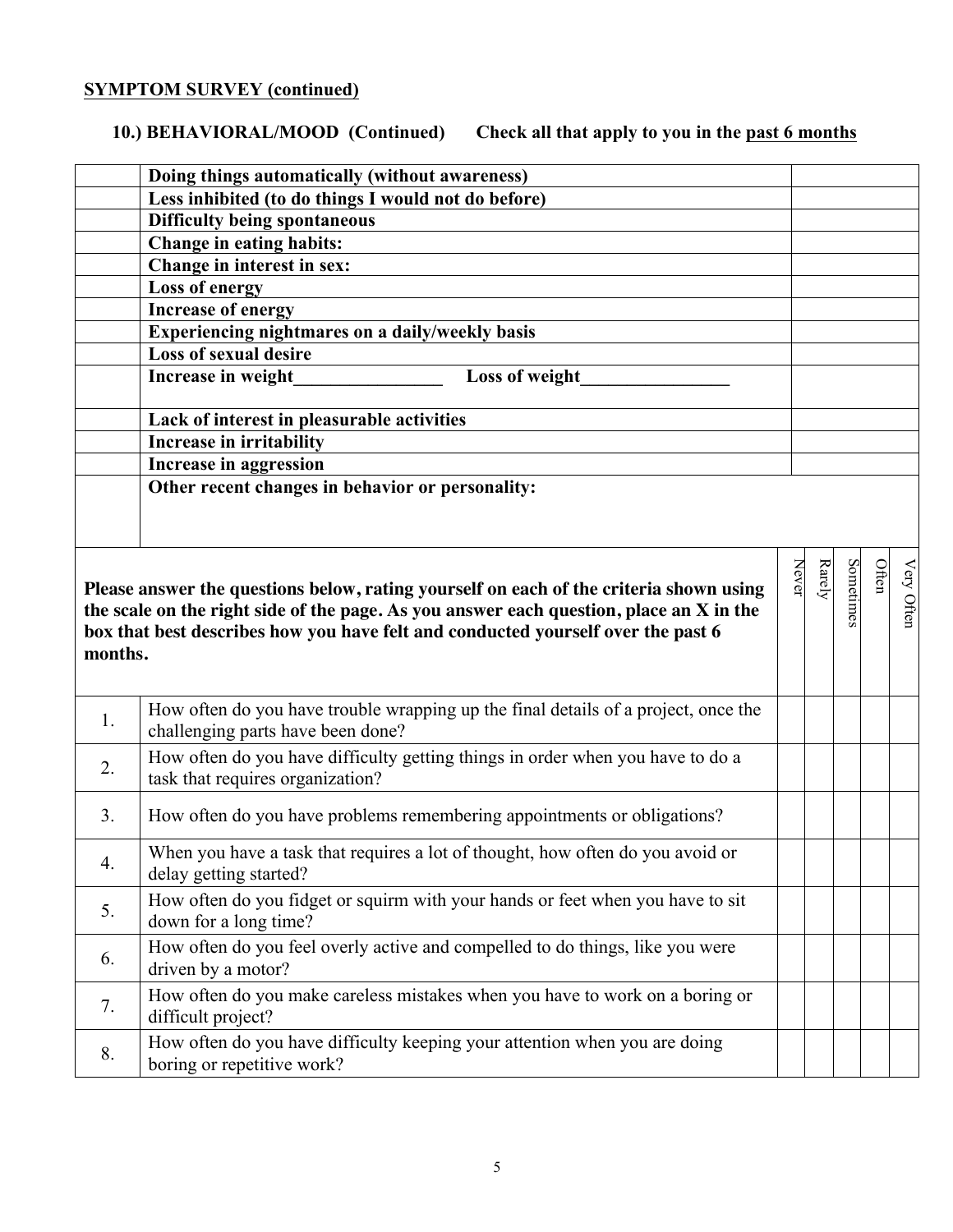|     | Please continue to answer the questions below, rating yourself on each of the<br>criteria shown using the scale on the right side of the page. As you answer each<br>question, place an X in the box that best describes how you have felt and<br>conducted yourself over the past 6 months. | Never | Rarely | Sometimes | Often | Very Often |
|-----|----------------------------------------------------------------------------------------------------------------------------------------------------------------------------------------------------------------------------------------------------------------------------------------------|-------|--------|-----------|-------|------------|
| 9.  | How often do you have difficulty concentrating on what people say to you, even<br>when they are speaking to you directly?                                                                                                                                                                    |       |        |           |       |            |
| 10. | How often do you misplace or have difficulty finding things at home or at work?                                                                                                                                                                                                              |       |        |           |       |            |
| 11. | How often are you distracted by activity or noise around you?                                                                                                                                                                                                                                |       |        |           |       |            |
| 12. | How often do you leave your seat in meetings or other situations in which you are<br>expected to remain seated?                                                                                                                                                                              |       |        |           |       |            |
| 13. | How often do you feel restless or fidgety?                                                                                                                                                                                                                                                   |       |        |           |       |            |
| 14. | How often do you have difficulty unwinding and relaxing when you have time to<br>yourself?                                                                                                                                                                                                   |       |        |           |       |            |
| 15. | How often do you find yourself talking too much when you are in social<br>situations?                                                                                                                                                                                                        |       |        |           |       |            |
| 16. | When you're in a conversation, how often do you find yourself finishing the<br>sentences of the people you are talking to, before they can finish them themselves?                                                                                                                           |       |        |           |       |            |
| 17. | How often do you have difficulty waiting your turn in situations when turn taking<br>is required?                                                                                                                                                                                            |       |        |           |       |            |
| 18. | How often do you interrupt others when they are busy?                                                                                                                                                                                                                                        |       |        |           |       |            |
| 19. | How often do you make decisions impulsively?                                                                                                                                                                                                                                                 |       |        |           |       |            |
| 20. | How often do you have difficulty stopping activities or behavior when you should<br>do so?                                                                                                                                                                                                   |       |        |           |       |            |
| 21. | How often do you start projects or tasks without reading or listening to directions<br>carefully?                                                                                                                                                                                            |       |        |           |       |            |
| 22. | How often do you have poor follow-through on promises?                                                                                                                                                                                                                                       |       |        |           |       |            |
| 23. | How often do you have trouble doing things in their proper order?                                                                                                                                                                                                                            |       |        |           |       |            |
| 24. | How often do you drive with excessive speed?                                                                                                                                                                                                                                                 |       |        |           |       |            |

| 11.) Overall my symptoms have developed: | <b>Slowly</b> | Quickly |
|------------------------------------------|---------------|---------|
|------------------------------------------|---------------|---------|

 **12.) My symptoms occur: \_\_\_\_\_\_\_\_\_\_\_\_\_\_\_\_\_ Occasionally \_\_\_\_\_\_\_\_\_\_\_\_\_\_\_\_ Often**

 **13.) Over the past 6 months my symptoms have: \_\_\_\_\_\_Stayed the same \_\_\_\_\_\_ Worsened**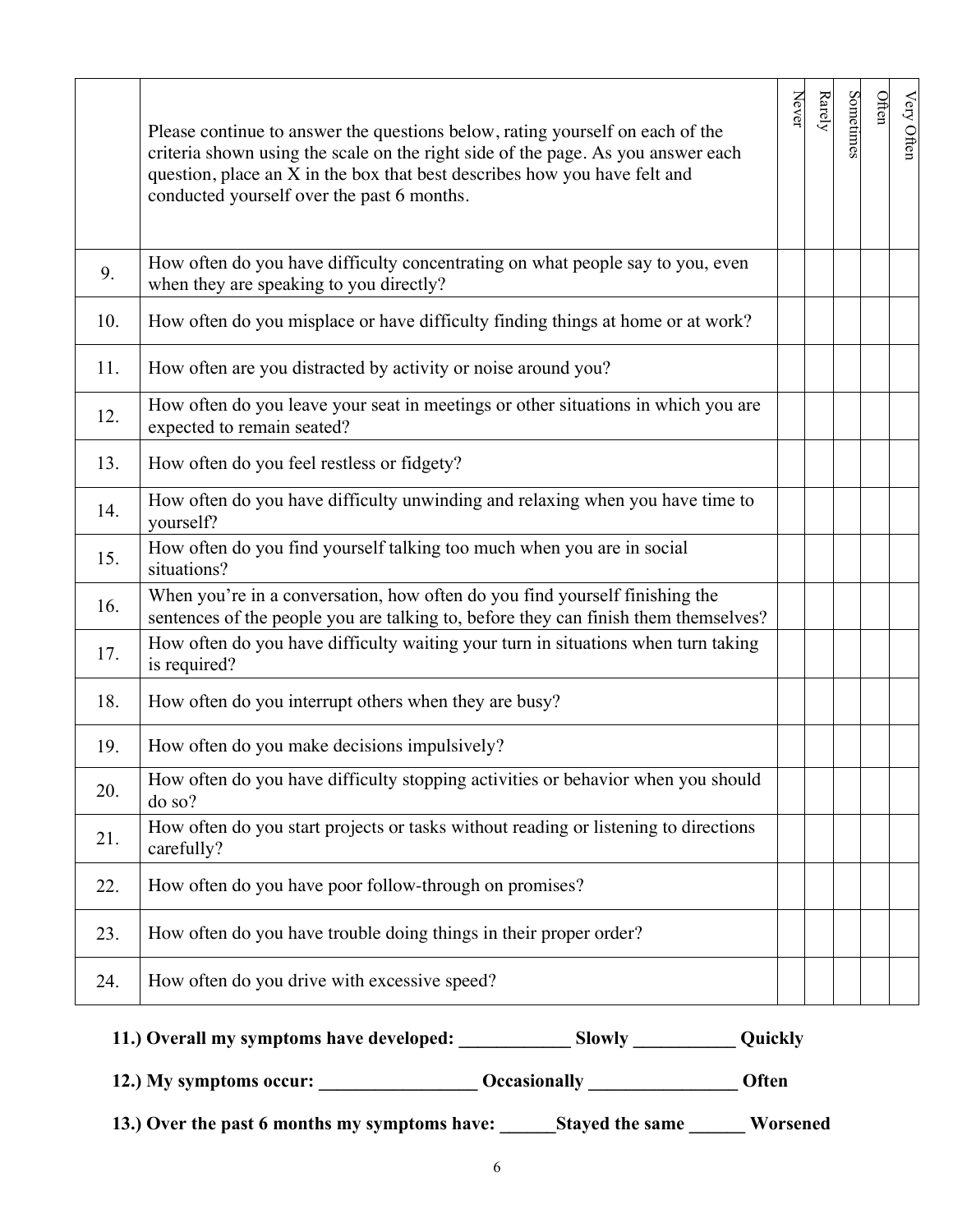**14.) In summary there is: \_\_\_\_\_\_ Definitely something wrong with me.**  *\_\_\_\_\_* **Possibly something wrong with me. \_\_\_\_\_\_ Nothing wrong.**

**EARLY HISTORY (Complete all you can for this section)**

- **15.) You were born: \_\_\_\_\_ On time \_\_\_\_\_ Prematurely \_\_\_\_\_ Late**
- 16.) Your weight at birth: lbs. oz.
- **17.) Was there any problems associated with your birth (e.g., oxygen deprivation, unusual birth position, etc.) or the period immediately afterward (e.g., need of oxygen, special equipment**  used, convulsions, illness, etc.)? \_\_\_\_\_\_ Yes \_\_\_\_\_\_\_ No
- **18.) Check all that applied to your mother while she was pregnant with you:**

| Accident                                                                              |
|---------------------------------------------------------------------------------------|
| <b>Alcohol use</b>                                                                    |
| <b>Cigarette smoking</b>                                                              |
| Drug use (marijuana, speed, cocaine, LSD, etc.)                                       |
| Illness (toxemia, diabetes, high blood pressure, infection, RH incompatibility, etc.) |
| <b>Poor nutrition</b>                                                                 |
| <b>Psychological problems</b>                                                         |
| Other problems:                                                                       |
|                                                                                       |

#### **SYMPTOM SURVEY (continued)**

- **19.) List all medications (prescribed or over the counter) your mother took while pregnant**
- **20.) During her pregnancy, did your mother live near a polluted area (e.g., toxic waste dump) or other hazardous area (nuclear plant, industrial area, pesticide sprayed area, etc.)?**

 **\_\_\_\_ Yes \_\_\_\_\_ No If yes, describe:**

 **21.) Rate your developmental progress as it has been reported to you, by checking one description of each area:**

|                        | Early | Average | Late |
|------------------------|-------|---------|------|
| Walking                |       |         |      |
| Language               |       |         |      |
| <b>Toilet training</b> |       |         |      |
| Overall development    |       |         |      |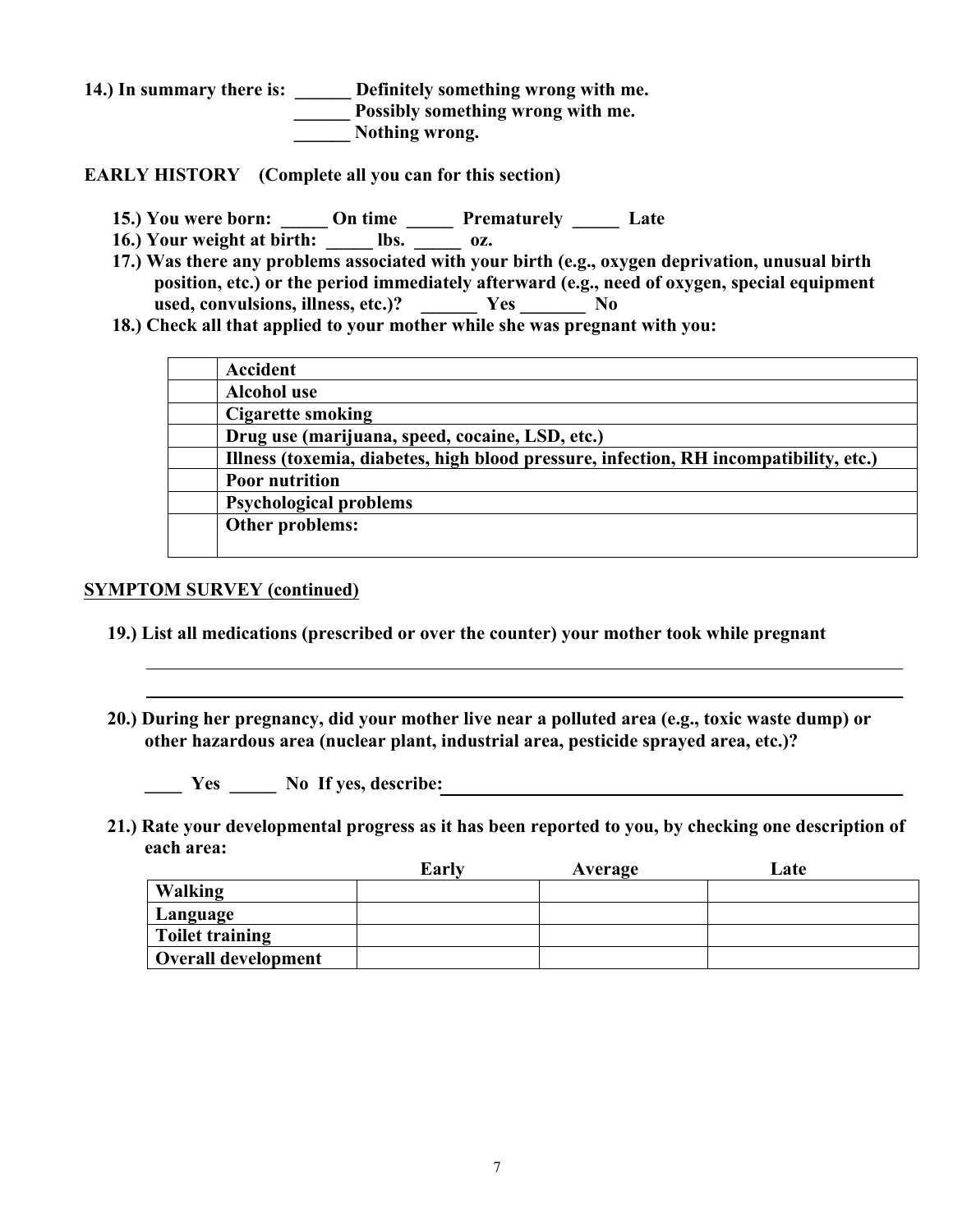#### **22.) As a child, did you have any of these conditions: (check all that apply)**

| <b>Attentional problems</b>  |                                     | <b>Head Injury</b>            |
|------------------------------|-------------------------------------|-------------------------------|
| <b>Clumsiness</b>            |                                     | <b>Hearing problems</b>       |
| Developmental delay          |                                     | <b>Hyperactivity</b>          |
| <b>Learning disability</b>   |                                     | <b>Frequent ear infection</b> |
| <b>Speech problems</b>       |                                     | <b>Vision problems</b>        |
|                              | <b>Muscle tightness or weakness</b> | <b>Depression</b>             |
| <b>Loss of consciousness</b> |                                     |                               |
|                              | Other psychiatric difficulty:       |                               |
| Other problems:              |                                     |                               |
|                              |                                     |                               |

#### **MEDICAL HISTORY**

#### **CHILDHOOD MEDICAL HISTORY**

 **23.) Check all the conditions that were diagnosed when you were a child. Add any helpful details (age at diagnosis, treatment, provided, etc.):**

| <b>Allergies</b>                  | <b>Epilepsy or seizures</b> | Pnuemonia                                 |
|-----------------------------------|-----------------------------|-------------------------------------------|
| <b>Scarlet fever</b>              | <b>Heart Problems</b>       | Fevers $(104^{\circ}F \text{ or higher})$ |
| <b>Brain infection or disease</b> | Immune system disease       | Poisoning                                 |
| <b>Rheumatic fever</b>            | <b>Kidney problems</b>      | <b>Polio</b>                              |
| <b>Cerebral palsy</b>             | Lung (respiratory problems) | Cancer                                    |
| Chicken pox                       | <b>Venereal disease</b>     | <b>Asthma</b>                             |
| <b>Colds (excessive)</b>          | <b>Whooping Cough</b>       | <b>Diabetes</b>                           |
| <b>Oxygen deprivation</b>         | <b>Tuberculosis</b>         | <b>Measles</b>                            |
| <b>Meningitis</b>                 | <b>Encephalitis</b>         |                                           |
| Other disease or disabilities:    |                             |                                           |
|                                   |                             |                                           |

#### **SYMPTOM SURVEY (continued)**

- **24.) As a child, were you exposed to excessive amounts of lead (e.g., eating pint chips, living next to**  high concentrations of automobile exhaust fumes, etc.)? <u>Yes Western No</u>  **If yes, explain:\_\_\_\_\_\_\_\_\_\_\_\_\_\_\_\_\_\_\_\_\_\_\_\_\_\_\_\_\_\_\_\_\_\_\_\_\_\_\_\_\_\_\_\_\_\_\_\_\_\_\_\_\_\_\_\_\_\_\_\_\_\_\_\_\_\_\_\_\_**
- **25.) As a child, did you have an accident which required a hospital visit: \_\_\_\_\_ Yes \_\_\_\_\_ No If yes, describe what happened:**

 $\mathcal{L}_\mathcal{L} = \mathcal{L}_\mathcal{L} = \mathcal{L}_\mathcal{L} = \mathcal{L}_\mathcal{L} = \mathcal{L}_\mathcal{L} = \mathcal{L}_\mathcal{L} = \mathcal{L}_\mathcal{L} = \mathcal{L}_\mathcal{L} = \mathcal{L}_\mathcal{L} = \mathcal{L}_\mathcal{L} = \mathcal{L}_\mathcal{L} = \mathcal{L}_\mathcal{L} = \mathcal{L}_\mathcal{L} = \mathcal{L}_\mathcal{L} = \mathcal{L}_\mathcal{L} = \mathcal{L}_\mathcal{L} = \mathcal{L}_\mathcal{L}$ 

 $\mathcal{L}_\mathcal{L} = \mathcal{L}_\mathcal{L} = \mathcal{L}_\mathcal{L} = \mathcal{L}_\mathcal{L} = \mathcal{L}_\mathcal{L} = \mathcal{L}_\mathcal{L} = \mathcal{L}_\mathcal{L} = \mathcal{L}_\mathcal{L} = \mathcal{L}_\mathcal{L} = \mathcal{L}_\mathcal{L} = \mathcal{L}_\mathcal{L} = \mathcal{L}_\mathcal{L} = \mathcal{L}_\mathcal{L} = \mathcal{L}_\mathcal{L} = \mathcal{L}_\mathcal{L} = \mathcal{L}_\mathcal{L} = \mathcal{L}_\mathcal{L}$  $\mathcal{L}_\mathcal{L} = \mathcal{L}_\mathcal{L} = \mathcal{L}_\mathcal{L} = \mathcal{L}_\mathcal{L} = \mathcal{L}_\mathcal{L} = \mathcal{L}_\mathcal{L} = \mathcal{L}_\mathcal{L} = \mathcal{L}_\mathcal{L} = \mathcal{L}_\mathcal{L} = \mathcal{L}_\mathcal{L} = \mathcal{L}_\mathcal{L} = \mathcal{L}_\mathcal{L} = \mathcal{L}_\mathcal{L} = \mathcal{L}_\mathcal{L} = \mathcal{L}_\mathcal{L} = \mathcal{L}_\mathcal{L} = \mathcal{L}_\mathcal{L}$  $\mathcal{L}_\mathcal{L} = \mathcal{L}_\mathcal{L} = \mathcal{L}_\mathcal{L} = \mathcal{L}_\mathcal{L} = \mathcal{L}_\mathcal{L} = \mathcal{L}_\mathcal{L} = \mathcal{L}_\mathcal{L} = \mathcal{L}_\mathcal{L} = \mathcal{L}_\mathcal{L} = \mathcal{L}_\mathcal{L} = \mathcal{L}_\mathcal{L} = \mathcal{L}_\mathcal{L} = \mathcal{L}_\mathcal{L} = \mathcal{L}_\mathcal{L} = \mathcal{L}_\mathcal{L} = \mathcal{L}_\mathcal{L} = \mathcal{L}_\mathcal{L}$ 

 **26.) Did you ever suffer a serious injury to your head? \_\_\_\_\_ Yes \_\_\_\_\_ No If yes, explain the circumstances and any problems you had afterwards:**

 **27.) How would you describe your nutrition as a child and adolescent? \_\_\_\_\_\_ Excellent \_\_\_\_\_\_ Average \_\_\_\_\_\_\_ Poor**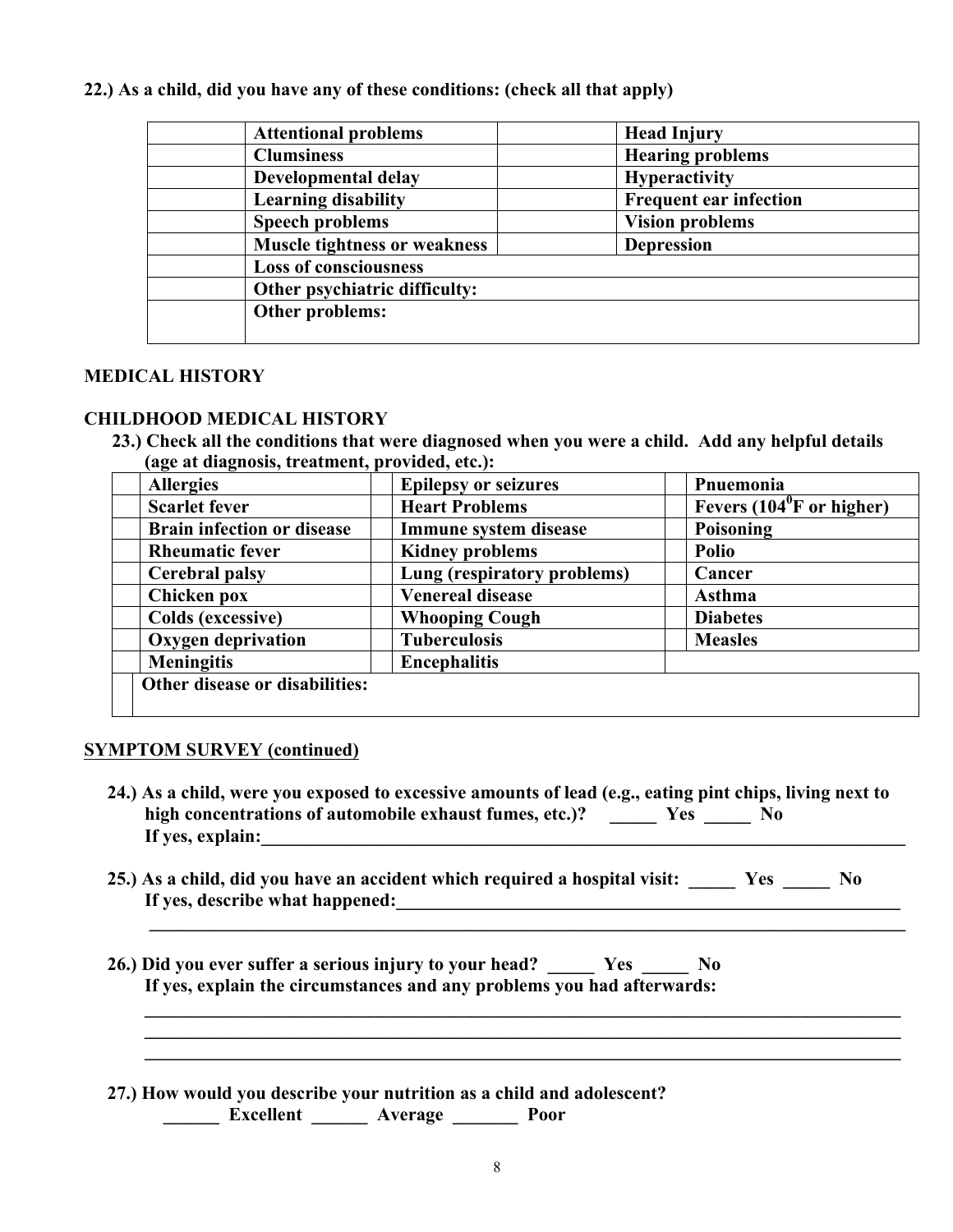## **28.) List the medications that were regularly given to you as a child:**

| <b>Medication</b> | <b>Reason for Medication</b> |
|-------------------|------------------------------|
|                   |                              |
|                   |                              |
| ◡.                |                              |
| п.                |                              |
| <u>J</u>          |                              |

#### **ADULT MEDICAL HISTORY**

#### **29.) Check all that apply:**

| AIDS, ARC, or HIV+                | <b>Heart Disease</b>              |
|-----------------------------------|-----------------------------------|
| <b>Allergies</b>                  | <b>Huntington's Disease</b>       |
| Arteriosclerosis (artery disease) | Hypertension                      |
| <b>Arthritis</b>                  | <b>Kidney Disease</b>             |
| <b>Blood Disease</b>              | <b>Liver Disease</b>              |
| <b>Brain Disease</b>              | <b>Loss of consciousness</b>      |
| <b>Cancer or chemotherapy</b>     | <b>Lung (respiratory) Disease</b> |
| <b>Parkinson's Disease</b>        | <b>Malnutrition</b>               |
| <b>Psychiatric problems</b>       | <b>Meningitis</b>                 |
| <b>Senility (dementia)</b>        | <b>Multiple Sclerosis</b>         |
| <b>Venereal Disease</b>           | <b>Polio</b>                      |
| Hazardous substance exposure      | Radiation exposure or therapy     |
| <b>Thyroid Disease</b>            | <b>Severe Snoring/Sleep Apnea</b> |
| Any other problems:               |                                   |
|                                   |                                   |
|                                   |                                   |

# **MEDICAL HISTORY (continued)**

 **30.) List any medications you currently take (over the counter or prescription medication), and the dosage.**

| <b>Medication</b> | <b>Dosage</b> |
|-------------------|---------------|
|                   |               |
| ، ،               |               |
| J.                |               |
| 4.                |               |
| ູ                 |               |

 **31.) Do you have epilepsy or seizure disorder? \_\_\_\_\_ Yes \_\_\_\_\_ No**

| If yes, check the one you have been diagnosed with: |                                  |                         |
|-----------------------------------------------------|----------------------------------|-------------------------|
| <b>PARTIAL</b>                                      | <b>GENERALIZED</b>               | <b>UNCLASIFIED TYPE</b> |
|                                                     |                                  |                         |
| Simple partial (Jacksonian)                         | <b>Absence (Petit small)</b>     |                         |
| Complex partial (psychomotor)                       | Myoclonic                        |                         |
| Partial evolving into generalized                   | <b>Clonic</b>                    |                         |
|                                                     | <b>Tonic</b>                     |                         |
|                                                     | <b>Atonic</b>                    |                         |
|                                                     | <b>Tonic-clonic (Grand mall)</b> |                         |
|                                                     |                                  |                         |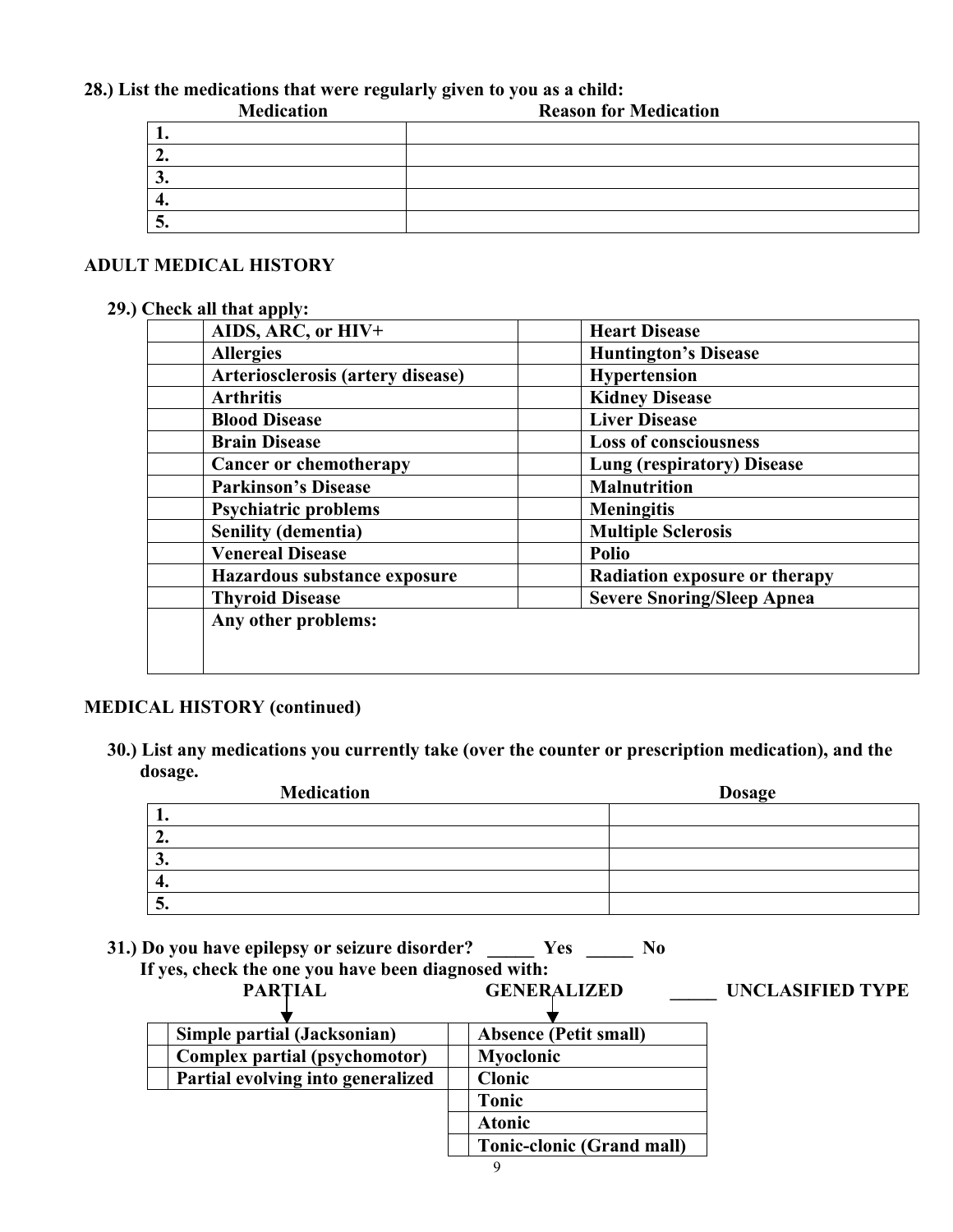|                | I have a Seizure Disorder but I don't know which type.<br>Please describe it:                                                                                                |       |               |                   |  |
|----------------|------------------------------------------------------------------------------------------------------------------------------------------------------------------------------|-------|---------------|-------------------|--|
|                | 32.) Are you currently in psychotherapy or under psychiatric care? Yes No                                                                                                    |       |               |                   |  |
|                | 33.) Have you ever been in psychotherapy or under psychiatric care? Yes No<br>If yes, please list date(s) of therapy and name(s) of professional(s) who treated you.         |       |               |                   |  |
|                | 34.) Have you ever been prescribed medications for a mental or nervous condition (e.g., anti-anxiety<br>medication, anti-depressants, major tranquilizer? _____ Yes _____ No |       |               |                   |  |
|                | 35.) Please list all inpatient hospitalizations including the name of the hospital, date of<br>hospitalization, duration of hospitalization, and diagnosis.                  |       |               |                   |  |
|                |                                                                                                                                                                              |       |               |                   |  |
|                |                                                                                                                                                                              |       |               |                   |  |
|                | <b>SUBSTANCE USE HISTORY</b>                                                                                                                                                 |       |               |                   |  |
| <b>ALCOHOL</b> |                                                                                                                                                                              |       |               |                   |  |
|                | 36.) I started drinking regularly at age:<br>Less that 10 years old _____, 10-15 ______, 16-18 ______, 19-21 ______, over 21                                                 |       |               |                   |  |
|                | 37.) I drink alcohol:                                                                                                                                                        |       |               |                   |  |
|                | Rarely or never<br>3-5 days/week                                                                                                                                             | daily | 1-2 days/week |                   |  |
|                |                                                                                                                                                                              |       |               |                   |  |
|                |                                                                                                                                                                              |       |               |                   |  |
|                | 39.) Usual numbers of drinks I have at one time: _______________________________                                                                                             |       |               |                   |  |
|                | 40.) My last drink was:<br>24-48 hours ago<br>Less than 24 hours ago                                                                                                         |       |               | Over 48 hours ago |  |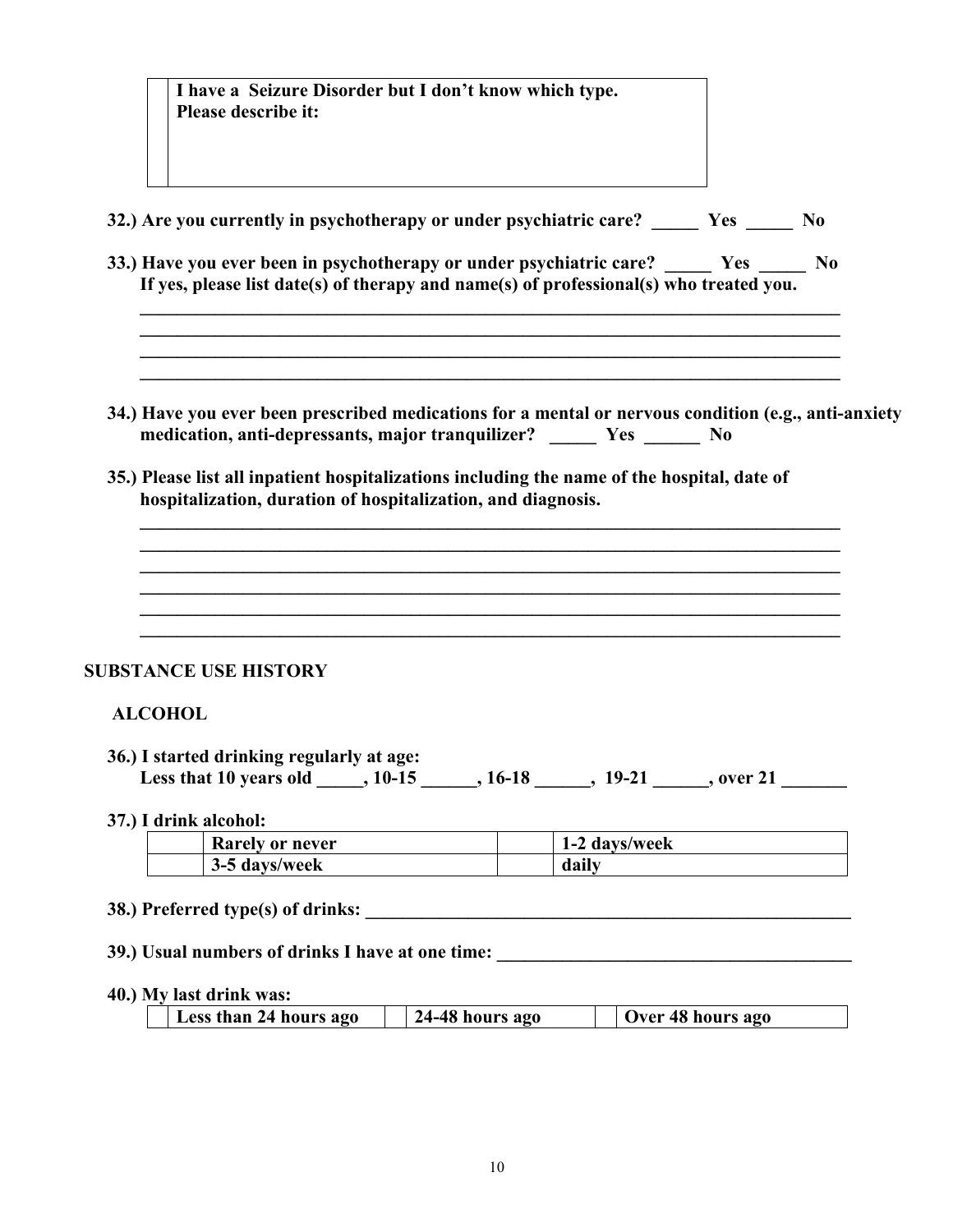#### **41.) Check all that apply:**

**I can drink more than most people my age and size before I get drunk. I sometimes get into trouble (fights, legal difficulty, problems at work, conflicts with family, accident, etc.) after drinking. I sometimes blackout after drinking.**

 **42.) Please check all the drugs you are now using or have used in the past:**

|                                                  | <b>Presently Using Used in the Past</b> |
|--------------------------------------------------|-----------------------------------------|
| Amphetamines (including diet pills)              |                                         |
| Barbiturates (downers, etc.)                     |                                         |
| <b>Cocaine or crack</b>                          |                                         |
| Hallucinogenics (LSC, acid, STP, etc.)           |                                         |
| Inhalants (glue, nitrous oxide, etc.)            |                                         |
| Marijuana                                        |                                         |
| <b>Opiate Narcotics (heroin, morphine, etc.)</b> |                                         |
| PCP (or "angel dust")                            |                                         |
| Please list all other drugs:                     |                                         |

- **43.) Do you consider yourself dependent on any of the above drugs? \_\_\_\_\_ Yes \_\_\_\_\_ No If yes, which one(s):\_\_\_\_\_\_\_\_\_\_\_\_\_\_\_\_\_\_\_\_\_\_\_\_\_\_\_\_\_\_\_\_\_\_\_\_\_\_\_\_\_\_\_\_\_\_\_\_\_\_\_\_\_\_\_\_\_\_\_\_\_\_\_\_\_**
- **44.) Do you consider yourself dependent on any prescription drugs? \_\_\_\_\_ Yes \_\_\_\_\_ No If yes, which one(s):\_\_\_\_\_\_\_\_\_\_\_\_\_\_\_\_\_\_\_\_\_\_\_\_\_\_\_\_\_\_\_\_\_\_\_\_\_\_\_\_\_\_\_\_\_\_\_\_\_\_\_\_\_\_\_\_\_\_\_\_\_\_\_\_\_**
- **45.) Check all that apply:**

| I have gone through drug withdrawal |
|-------------------------------------|
| I have used I.V. drugs              |
| I have been in drug treatment       |

 **46.) Do you smoke? \_\_\_\_\_ Yes \_\_\_\_\_ No** If yes, amount per day:

 **47.) Do you drink coffee? \_\_\_\_\_\_ Yes \_\_\_\_\_\_ No** If yes, amount per day:

#### **FAMILY HISTORY**

**The following questions deal with your biological mother, father, brothers and sisters:**

#### **MOTHER**

 **48.) Is she alive? \_\_\_\_\_ Yes \_\_\_\_ No If deceased, what was the cause of her death?**

 $\mathcal{L}_\text{max} = \frac{1}{2} \sum_{i=1}^{n} \frac{1}{2} \sum_{i=1}^{n} \frac{1}{2} \sum_{i=1}^{n} \frac{1}{2} \sum_{i=1}^{n} \frac{1}{2} \sum_{i=1}^{n} \frac{1}{2} \sum_{i=1}^{n} \frac{1}{2} \sum_{i=1}^{n} \frac{1}{2} \sum_{i=1}^{n} \frac{1}{2} \sum_{i=1}^{n} \frac{1}{2} \sum_{i=1}^{n} \frac{1}{2} \sum_{i=1}^{n} \frac{1}{2} \sum_{i=1}^{n} \frac{1$ 

 **49.) Mother's occupation: \_\_\_\_\_\_\_\_\_\_\_\_\_\_\_\_\_\_\_\_\_\_\_\_\_\_\_\_\_\_\_\_\_\_\_\_\_\_\_\_\_\_\_\_\_\_\_\_\_\_\_\_\_\_\_\_\_\_\_\_\_**

**50.) Mother's highest level of education:**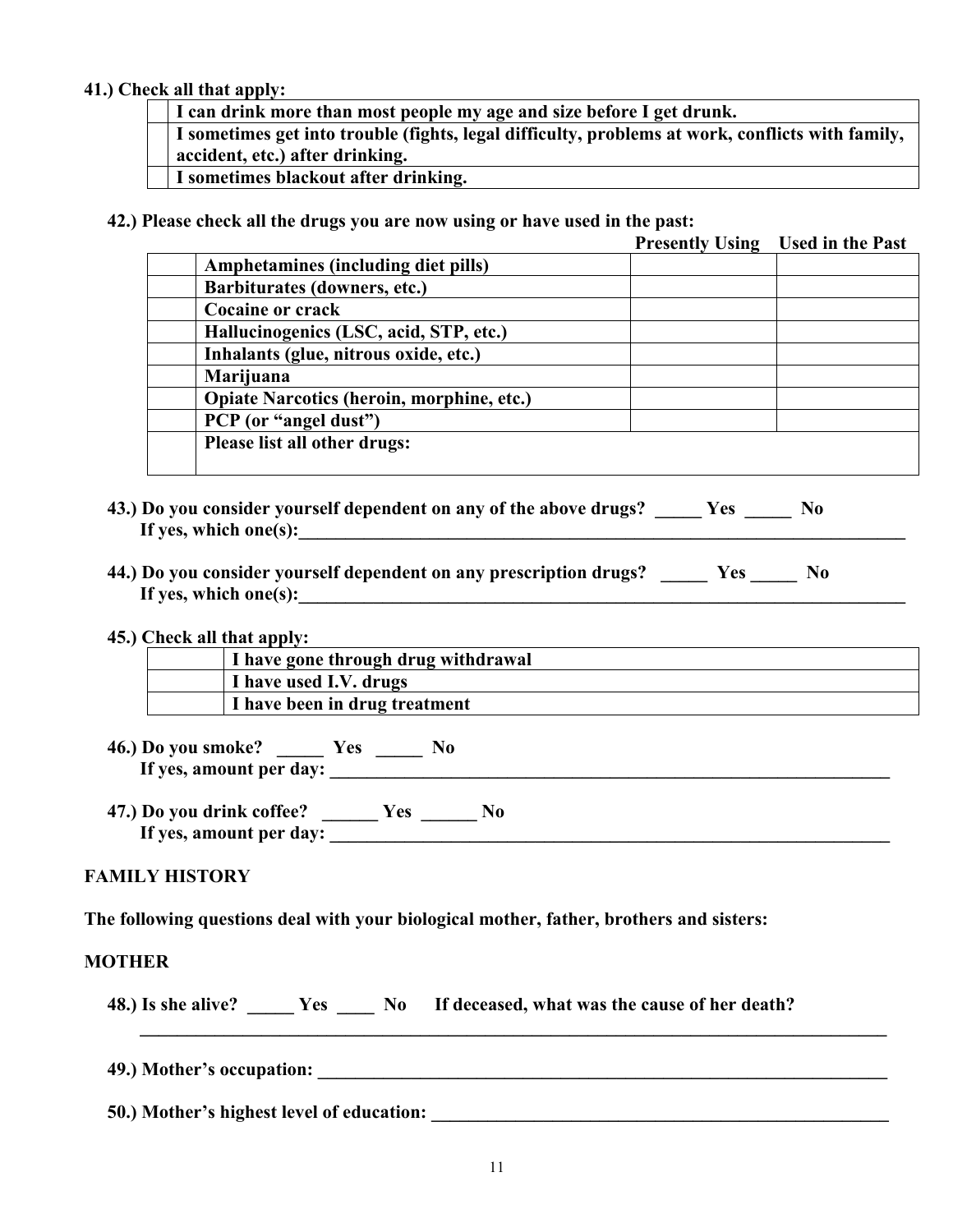**51.) Does your mother have a known or suspected learning disability? \_\_\_\_\_ Yes \_\_\_\_ No**

## **FATHER**

 **52.) Is he alive? \_\_\_\_\_ Yes \_\_\_\_ No If deceased, what was the cause of his death?**

 **53.) Father's occupation: \_\_\_\_\_\_\_\_\_\_\_\_\_\_\_\_\_\_\_\_\_\_\_\_\_\_\_\_\_\_\_\_\_\_\_\_\_\_\_\_\_\_\_\_\_\_\_\_\_\_\_\_\_\_\_\_\_\_\_\_\_ 54.) Father's highest level of education: \_\_\_\_\_\_\_\_\_\_\_\_\_\_\_\_\_\_\_\_\_\_\_\_\_\_\_\_\_\_\_\_\_\_\_\_\_\_\_\_\_\_\_\_\_\_\_\_\_ 55.) Does your father have a known or suspected learning disability? \_\_\_\_\_ Yes \_\_\_\_ No 56.)** How many brothers and sisters do you have?

 **\_\_\_\_\_\_\_\_\_\_\_\_\_\_\_\_\_\_\_\_\_\_\_\_\_\_\_\_\_\_\_\_\_\_\_\_\_\_\_\_\_\_\_\_\_\_\_\_\_\_\_\_\_\_\_\_\_\_\_\_\_\_\_\_\_\_\_\_\_\_\_\_\_\_\_\_\_\_\_\_**

- **What are their ages? \_\_\_\_\_\_\_\_\_\_\_\_\_\_\_\_\_\_\_\_\_\_\_\_\_\_\_\_\_\_\_\_\_\_\_\_\_\_\_\_\_\_\_\_\_\_\_\_\_\_\_\_\_\_\_\_\_\_\_\_\_\_\_**
- **57.) Are there any unusual problems (physical, academic, psychological) associated with any of your**  brothers or sisters? If yes, please describe: \_\_\_\_\_\_\_\_\_\_\_\_\_\_\_\_\_\_\_\_\_\_\_\_\_\_\_\_\_\_\_\_\_\_\_

 $\mathcal{L} = \{ \mathcal{L} \mid \mathcal{L} \in \mathcal{L} \}$  ,  $\mathcal{L} = \{ \mathcal{L} \mid \mathcal{L} \in \mathcal{L} \}$  ,  $\mathcal{L} = \{ \mathcal{L} \mid \mathcal{L} \in \mathcal{L} \}$  ,  $\mathcal{L} = \{ \mathcal{L} \mid \mathcal{L} \in \mathcal{L} \}$  ,  $\mathcal{L} = \{ \mathcal{L} \mid \mathcal{L} \in \mathcal{L} \}$  ,  $\mathcal{L} = \{ \mathcal{L} \mid \mathcal{L} \in \mathcal{L$ 

 **58.) How many children do you have?**

| <b>Boys</b>  | $\sim$ 0.4 $\sim$<br>1155 |  |
|--------------|---------------------------|--|
| <b>Girls</b> | $\sim$ 0.4 $\sim$<br>1155 |  |
|              |                           |  |

 **59.) Any problems (physical, academic, psychological) associated with any of your children? \_\_\_\_\_\_\_ Yes \_\_\_\_\_\_\_ No If yes, describe: \_\_\_\_\_\_\_\_\_\_\_\_\_\_\_\_\_\_\_\_\_\_\_\_\_\_\_\_\_\_\_\_\_\_\_\_\_\_\_\_\_\_\_\_\_\_\_\_\_\_\_\_\_\_\_\_\_\_\_\_\_\_\_\_\_\_\_\_**

 $\mathcal{L}_\mathcal{L} = \{ \mathcal{L}_\mathcal{L} = \{ \mathcal{L}_\mathcal{L} = \{ \mathcal{L}_\mathcal{L} = \{ \mathcal{L}_\mathcal{L} = \{ \mathcal{L}_\mathcal{L} = \{ \mathcal{L}_\mathcal{L} = \{ \mathcal{L}_\mathcal{L} = \{ \mathcal{L}_\mathcal{L} = \{ \mathcal{L}_\mathcal{L} = \{ \mathcal{L}_\mathcal{L} = \{ \mathcal{L}_\mathcal{L} = \{ \mathcal{L}_\mathcal{L} = \{ \mathcal{L}_\mathcal{L} = \{ \mathcal{L}_\mathcal{$  $\mathcal{L} = \{ \mathcal{L} \mid \mathcal{L} \in \mathcal{L} \}$  ,  $\mathcal{L} = \{ \mathcal{L} \mid \mathcal{L} \in \mathcal{L} \}$  ,  $\mathcal{L} = \{ \mathcal{L} \mid \mathcal{L} \in \mathcal{L} \}$  ,  $\mathcal{L} = \{ \mathcal{L} \mid \mathcal{L} \in \mathcal{L} \}$  ,  $\mathcal{L} = \{ \mathcal{L} \mid \mathcal{L} \in \mathcal{L} \}$  ,  $\mathcal{L} = \{ \mathcal{L} \mid \mathcal{L} \in \mathcal{L$ 

#### **FAMILY HISTORY (continued)**

 **60.) Please check all that existed in close biological family members (parents, brothers, sisters, grandparents, aunts, uncles), note who it was and describe the problem where indicated.**

 **Who? Epilepsy or seizures Mental Retardation Attention Deficit/Hyperactivity Disorder (ADD/ADHD) Learning Disability or "dyslexia" High Blood Pressure Heart Disease Stroke**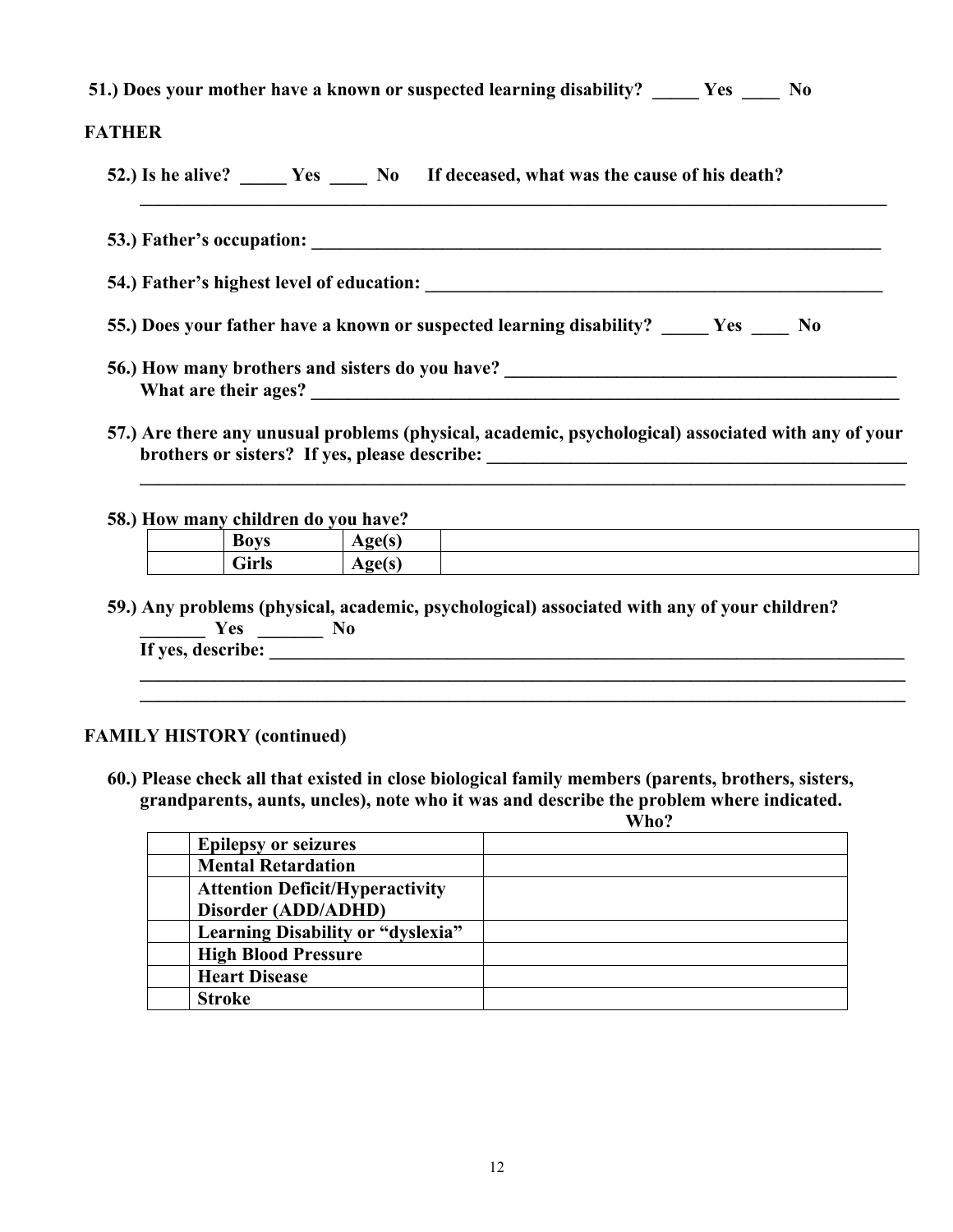**Neurologic (brain) Disease:**

| <b>Alzheimer's Disease</b>      |  |
|---------------------------------|--|
| <b>Huntington's Disease</b>     |  |
| <b>Multiple Sclerosis</b>       |  |
| <b>Parkinson's Disease</b>      |  |
| <b>Other Neurologic Disease</b> |  |
| Describe:                       |  |
|                                 |  |

# **Psychiatric Illness:**

| <b>Alcoholism</b>                         |  |
|-------------------------------------------|--|
| <b>Bipolar Illness (manic depression)</b> |  |
| <b>Depression</b>                         |  |
| Schizophrenia                             |  |
| <b>Other Psychiatric Illness</b>          |  |
| Describe:                                 |  |
| <b>Speech or Language Disorder</b>        |  |
| Describe:                                 |  |
| <b>Other Major Disease or Disorder</b>    |  |
| Describe:                                 |  |
|                                           |  |
|                                           |  |

# **PERSONAL HISTORY**

# **MARITAL STATUS**

| 61.) Current marital status: Married , Single , Divorced , Widowed , Separated |  |  |
|--------------------------------------------------------------------------------|--|--|
|                                                                                |  |  |
| 63.) Number of times married?                                                  |  |  |
|                                                                                |  |  |
|                                                                                |  |  |
| 66.) Spouse's health: Excellent Good Good Poor                                 |  |  |
| 67.) Not married, but living with someone: Yes No                              |  |  |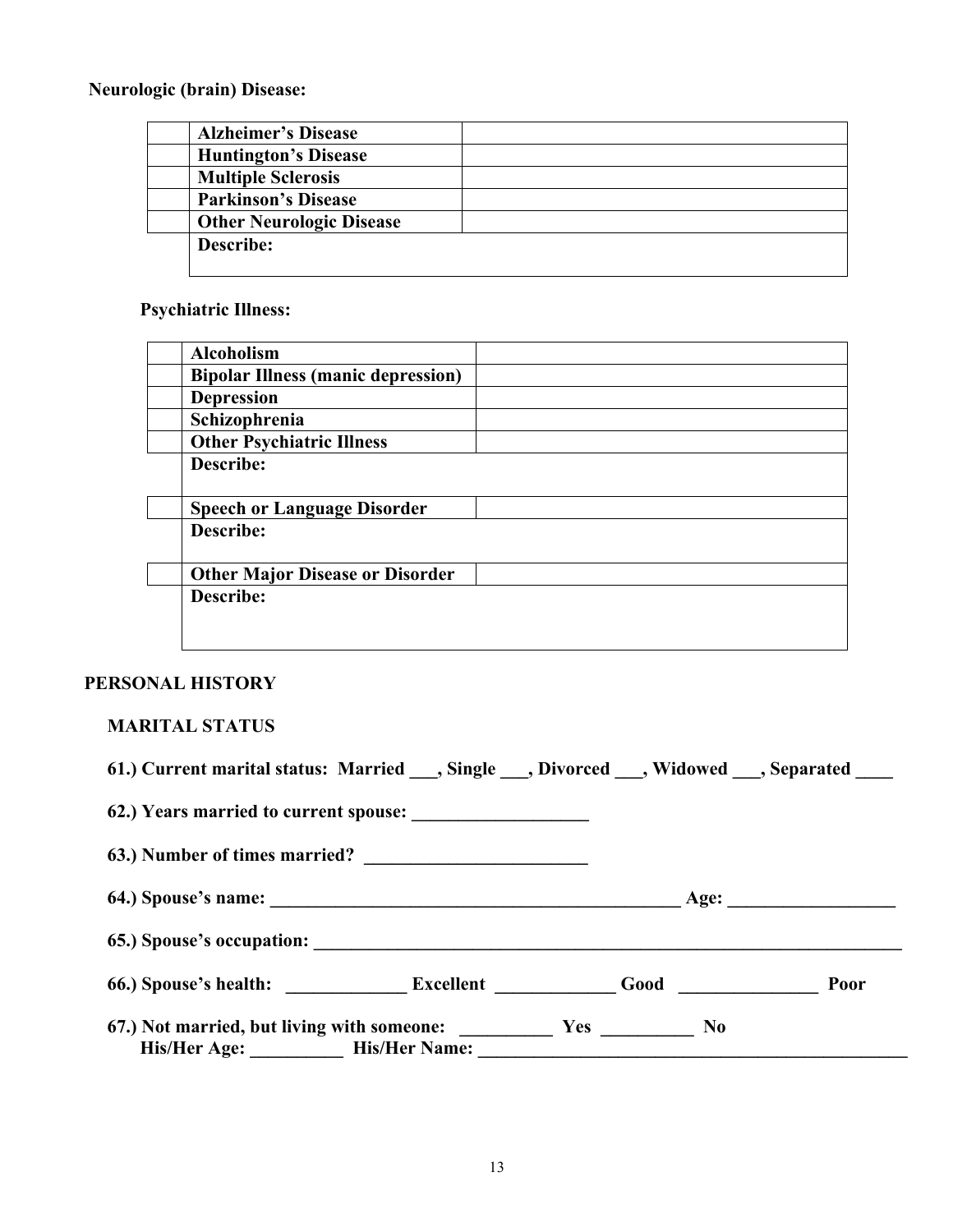#### **EDUCATIONAL HISTORY**

**68.)** Highest grade or degree you've earned:

 **69.) How would you describe your usual performances as a student:**

| A & B                       | Please provide any additional helpful comments about your academic |
|-----------------------------|--------------------------------------------------------------------|
| B & C                       | performance:                                                       |
| $\mathbb{C}$ & $\mathbf{D}$ |                                                                    |
| D & F                       |                                                                    |

- **70.)** What was your best subject(s)?  **What was your weakest subject (s)? \_\_\_\_\_\_\_\_\_\_\_\_\_\_\_\_\_\_\_\_\_\_\_\_\_\_\_\_\_\_\_\_\_\_\_\_\_\_\_\_\_\_\_\_\_\_\_\_\_\_\_**
- **71.) Were you ever held back to repeat a grade? \_\_\_\_\_\_ Yes \_\_\_\_\_\_ No If yes, what grade (s)? \_\_\_\_\_\_\_\_\_\_\_\_\_\_\_\_\_\_\_\_\_\_\_\_\_ Reason? \_\_\_\_\_\_\_\_\_\_\_\_\_\_\_\_\_\_\_\_\_\_\_\_\_\_\_\_\_**
- **72.) Were you ever in any special class(es) or received special services? \_\_\_\_\_ Yes \_\_\_\_\_ No If yes, what grade? \_\_\_\_\_\_\_\_\_\_\_\_\_\_\_\_\_\_\_\_\_\_\_\_\_\_\_\_Or age? \_\_\_\_\_\_\_\_\_\_\_\_\_\_\_\_\_\_\_\_\_\_\_\_\_\_\_\_\_ What type of class? \_\_\_\_\_\_\_\_\_\_\_\_\_\_\_\_\_\_\_\_\_\_\_\_\_\_\_\_\_\_\_\_\_\_\_\_\_\_\_\_\_\_\_\_\_\_\_\_\_\_\_\_\_\_\_\_\_\_\_\_\_\_\_\_\_**

#### **OCCUPATIONAL HISTORY**

- **73.) Current job title: \_\_\_\_\_\_\_\_\_\_\_\_\_\_\_\_\_\_\_\_\_\_\_\_\_\_\_\_\_\_\_\_\_\_\_\_\_\_\_\_\_\_\_\_\_\_\_\_\_\_\_\_\_\_\_\_\_\_\_\_\_\_\_\_\_**
- **74.) Salary:**

| <b>Under \$10,000.00</b>  | $ $10,000.00 - $29,900.00$ |
|---------------------------|----------------------------|
| $$30,000.00 - $50,000.00$ | Over \$50,000.00           |

 **75.) How long have you been on this job? \_\_\_\_\_\_\_\_\_\_\_\_\_\_\_\_\_\_\_\_\_\_\_\_\_\_\_\_\_\_\_\_\_\_\_\_\_\_\_\_\_\_\_\_\_\_\_\_\_**

#### **76.) Current job responsibilities: \_\_\_\_\_\_\_\_\_\_\_\_\_\_\_\_\_\_\_\_\_\_\_\_\_\_\_\_\_\_\_\_\_\_\_\_\_\_\_\_\_\_\_\_\_\_\_\_\_\_\_\_\_\_\_\_**

#### **OCCUPATIONAL HISTORY (continued)**

 **77.) Prior jobs: Start with most recent:**

| а.  |  |
|-----|--|
| IJ, |  |
|     |  |
| ч.  |  |

 **78.) At any time on a job, were you exposed to toxic, hazardous, noxious, or otherwise dangerous or unusual substances (e.g., lead, mercury, radiation, solvents, pesticides, chemicals, etc.)? \_\_\_\_\_\_\_\_ Yes \_\_\_\_\_\_\_ No**

 **If yes, explain: \_\_\_\_\_\_\_\_\_\_\_\_\_\_\_\_\_\_\_\_\_\_\_\_\_\_\_\_\_\_\_\_\_\_\_\_\_\_\_\_\_\_\_\_\_\_\_\_\_\_\_\_\_\_\_\_\_\_\_\_\_\_\_\_\_\_\_\_**

 $\mathcal{L}_\text{max} = \frac{1}{2} \sum_{i=1}^n \mathcal{L}_\text{max} \left[ \mathcal{L}_\text{max} \left( \mathcal{L}_\text{max} \right) - \mathcal{L}_\text{max} \left( \mathcal{L}_\text{max} \right) \right]$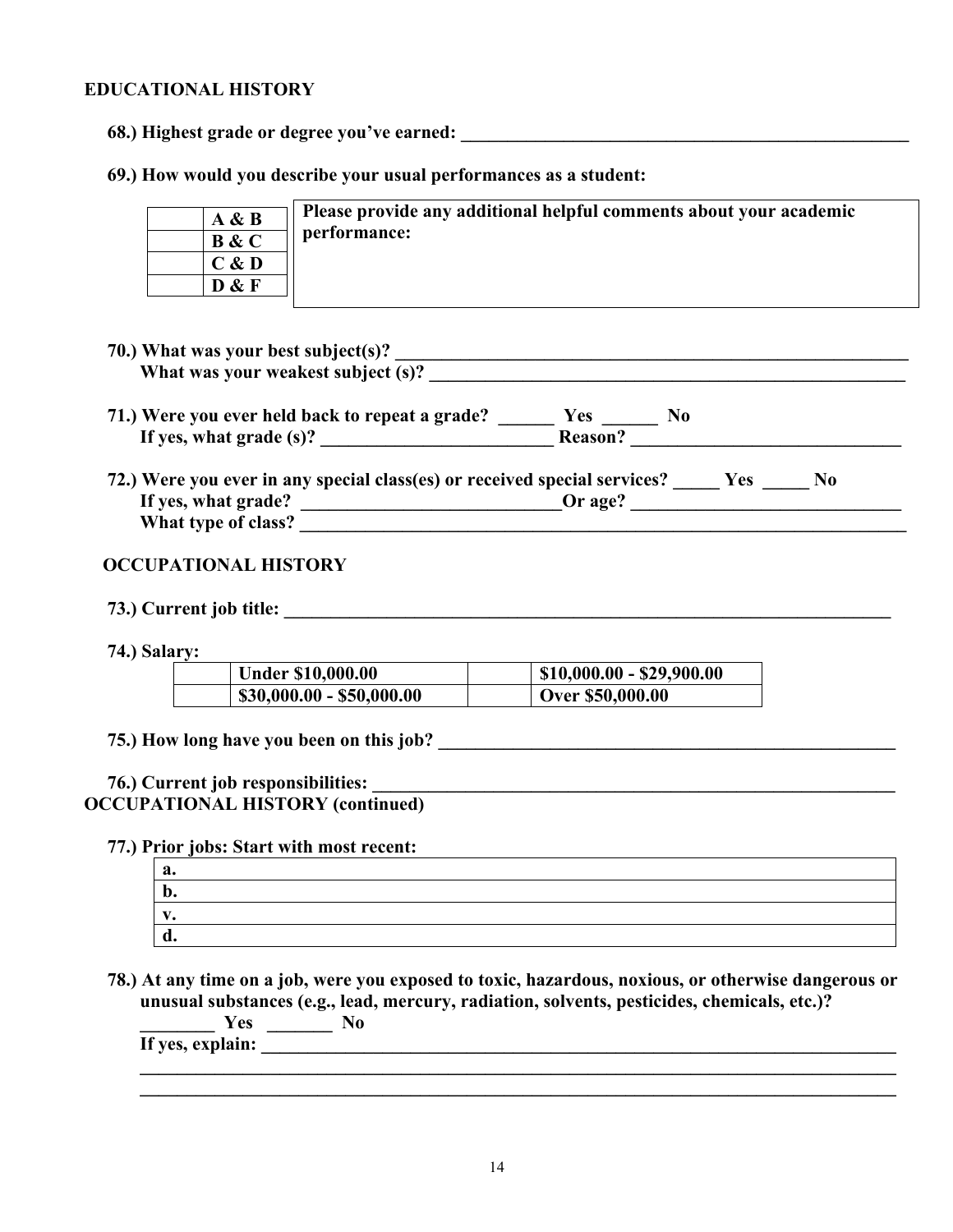#### **MILITARY HISTORY**

| 83.) Were you ever exposed to any dangerous or unusual substances during your service (e.g., Agent |
|----------------------------------------------------------------------------------------------------|
| <b>RECREATION</b>                                                                                  |
| 84.) Briefly list the types of recreation (sports, games, TV, hobbies, etc.) that you enjoy:       |
|                                                                                                    |
|                                                                                                    |

### **MEDICAL TESTING**

 **85.) Check all the medical tests that recently have been done and report any abnormal findings: Abnormal Findings** 

|                                  | if Normal |  |
|----------------------------------|-----------|--|
| Angiography                      |           |  |
| <b>Blood work</b>                |           |  |
| <b>Brain Spect</b>               |           |  |
| <b>CT</b> Scan                   |           |  |
| <b>EEG</b>                       |           |  |
| Lumbar puncture or spinal tap    |           |  |
| (MRI) Magnetic Resonance Imaging |           |  |
| <b>Neurological Office Exam</b>  |           |  |
| <b>Physician's Office Exam</b>   |           |  |

 **85.) Check all the medical tests that recently have been done and report any abnormal findings: Abnormal Findings** 

|                    | if Normal |
|--------------------|-----------|
| <b>Skull x-ray</b> |           |
| <b>Ultrasound</b>  |           |
| Other testing:     |           |
|                    |           |
|                    |           |